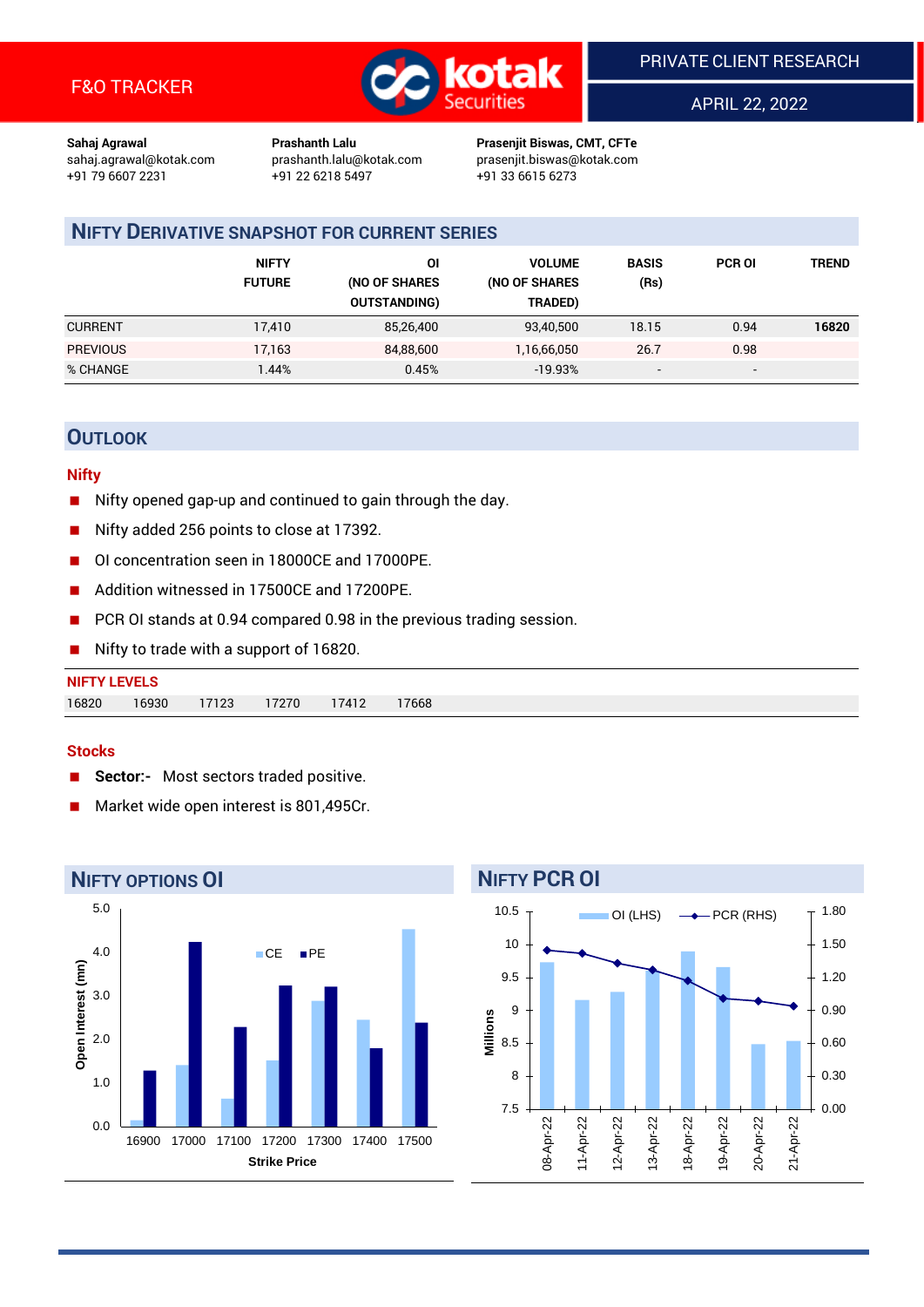# **FUTURE STATISTICS**

## **OI INCREASE**

| <b>SYMBOL</b>     | OI    | ΟI          | <b>PRICE CHG</b> |
|-------------------|-------|-------------|------------------|
|                   | (%)   | (SHARES)    | (%)              |
| LTI               | 23.8% | 18,09,600   | $-1.8%$          |
| L&TFH             | 20.1% | 5,62,30,124 | 9.3%             |
| <b>GNFC</b>       | 14.4% | 36,53,000   | 1.3%             |
| <b>COROMANDEL</b> | 11.3% | 13,65,625   | 0.2%             |
| <b>COALINDIA</b>  | 10.2% | 5,09,83,800 | 3.9%             |
| <b>POLYCAB</b>    | 9.7%  | 7.26.000    | 4.8%             |
| <b>GAIL</b>       | 8.6%  | 3,49,28,600 | $-1.0%$          |
| <b>AUBANK</b>     | 8.5%  | 28.84.000   | 1.0%             |
| <b>HDFCAMC</b>    | 7.8%  | 36,03,600   | $-0.2%$          |
| <b>MARUTI</b>     | 7.8%  | 23,61,200   | 2.8%             |

| <b>OI DECREASE</b> |          |             |                  |
|--------------------|----------|-------------|------------------|
| <b>SYMBOL</b>      | ΟI       | ΟI          | <b>PRICE CHG</b> |
|                    | (%)      | (SHARES)    | (%)              |
| <b>ACC</b>         | $-8.0\%$ | 33,26,000   | 2.8%             |
| <b>NAVINFLUOR</b>  | $-6.8%$  | 3.49.425    | 3.7%             |
| <b>BSOFT</b>       | $-6.8%$  | 43,60,200   | 2.9%             |
| <b>ESCORTS</b>     | $-5.2%$  | 39,08,850   | 4.1%             |
| <b>ABBOTINDIA</b>  | $-4.8%$  | 35,000      | 3.5%             |
| APLLTD             | $-4.1%$  | 17,05,900   | 1.7%             |
| <b>PETRONET</b>    | $-4.0%$  | 1,80,09,000 | 1.9%             |
| <b>KOTAKBANK</b>   | $-3.4%$  | 1.70.18.400 | 2.3%             |
| <b>HDFCLIFE</b>    | $-3.3%$  | 2,48,47,900 | 2.1%             |
| <b>METROPOLIS</b>  | $-3.1%$  | 4,41,200    | 0.9%             |

# **CASH STATISTICS**

| <b>TOP VOLUMES</b> |                      |              |              |  |  |  |  |
|--------------------|----------------------|--------------|--------------|--|--|--|--|
| <b>SYMBOL</b>      | <b>TRADED SHARES</b> | <b>VALUE</b> | <b>CLOSE</b> |  |  |  |  |
|                    | (QTY)                | (IN LAKHS)   |              |  |  |  |  |
| <b>HDFCBANK</b>    | 2,62,23,135          | 3,57,489     | 1,374        |  |  |  |  |
| <b>RELIANCE</b>    | 1,00,18,531          | 2,77,862     | 2.782        |  |  |  |  |
| <b>HDFC</b>        | 54,19,406            | 1,19,887     | 2,231        |  |  |  |  |
| <b>TATAPOWER</b>   | 4,06,17,734          | 1.04.044     | 259          |  |  |  |  |
| <b>TATASTEEL</b>   | 66,69,028            | 86,774       | 1,302        |  |  |  |  |
| <b>TCS</b>         | 22,80,996            | 82,554       | 3.629        |  |  |  |  |
| <b>JINDALSTEL</b>  | 1,47,55,221          | 79,343       | 541          |  |  |  |  |
| <b>ADANIPOWER</b>  | 3,03,61,095          | 74,235       | 247          |  |  |  |  |
| <b>ICICIBANK</b>   | 89,53,098            | 67,978       | 762          |  |  |  |  |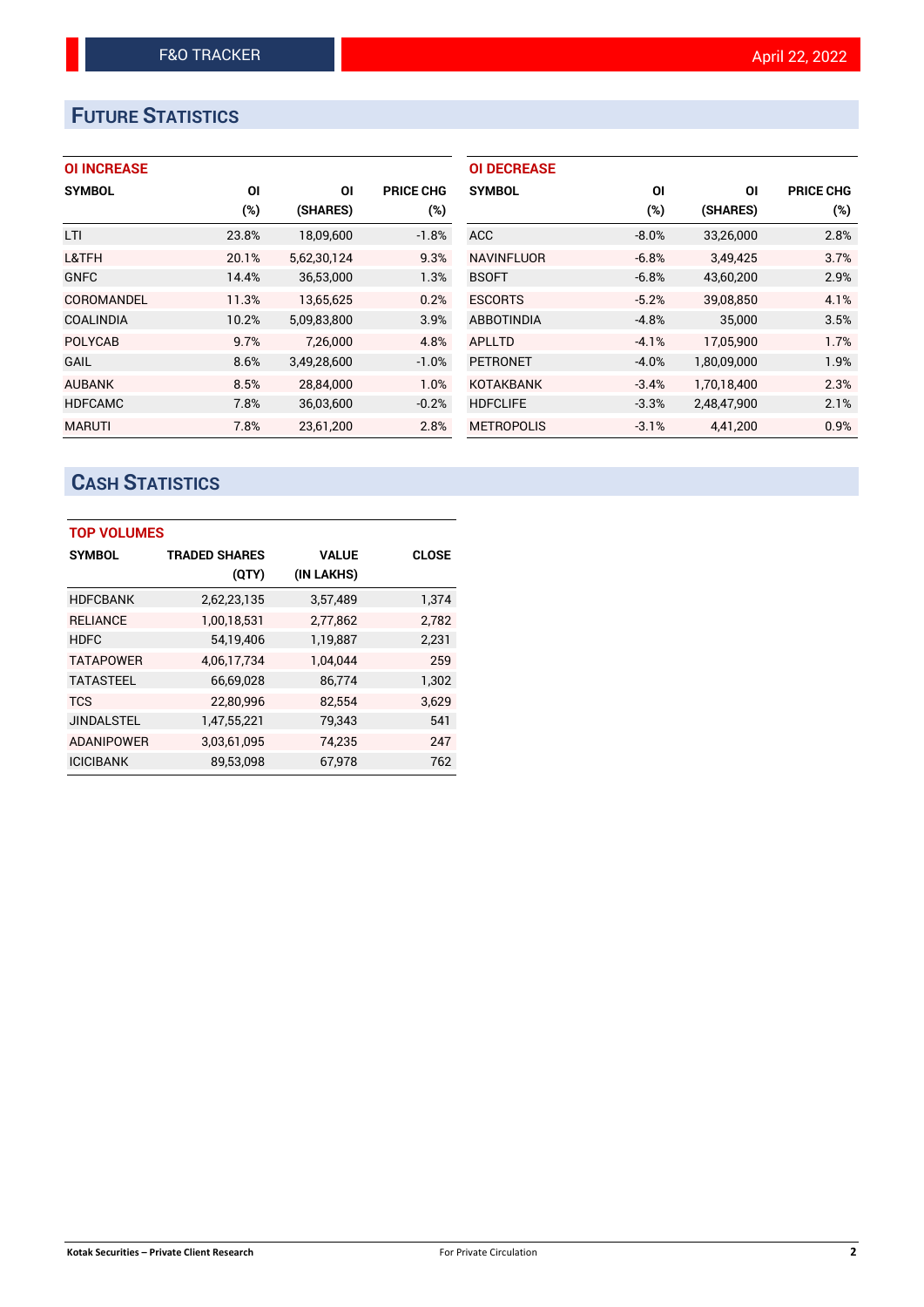# **OPTION STATISTICS**

## **SIGNIFICANT CALL OPEN INTEREST**

| <b>SYMBOL</b>     | <b>STRK</b>  | <b>OPTION</b> | <b>CLOSE</b> | <b>FUT</b>   | ΟI          |
|-------------------|--------------|---------------|--------------|--------------|-------------|
|                   | <b>PRICE</b> | <b>TYPE</b>   | (RS)         | <b>CLOSE</b> | (SHARES)    |
| ONGC              | 175          | CE            | 1.6          | 175          | 3.27.40.400 |
| ONGC              | 180          | CF            | 0.6          | 175          | 1,95,96,500 |
| <b>LUPIN</b>      | 800          | CE            | 8.7          | 785          | 20.43.400   |
| <b>NTPC</b>       | 160          | CE            | 3.5          | 163          | 1,99,04,400 |
| GAIL              | 170          | СE            | 1.2          | 165          | 67,64,900   |
| <b>MARUTI</b>     | 8,000        | CE            | 91.7         | 7,894        | 5,01,300    |
| <b>ITC</b>        | 270          | СE            | 1.6          | 261          | 2,16,22,400 |
| <b>HINDALCO</b>   | 600          | CE            | 0.8          | 541          | 53,13,725   |
| <b>HINDALCO</b>   | 580          | CE            | 1.3          | 541          | 51,21,300   |
| <b>TATAMOTORS</b> | 500          | СE            | 0.8          | 450          | 1.48.94.100 |

| <b>SIGNIFICANT PUT OPEN INTEREST</b> |             |               |              |              |             |  |  |
|--------------------------------------|-------------|---------------|--------------|--------------|-------------|--|--|
| <b>SYMBOL</b>                        | <b>STRK</b> | <b>OPTION</b> | <b>CLOSE</b> | FUT          | ΟI          |  |  |
|                                      | PRICE       | <b>TYPE</b>   | (RS)         | <b>CLOSE</b> | (SHARES)    |  |  |
| <b>COALINDIA</b>                     | 180         | <b>PE</b>     | 0.3          | 207          | 59,51,400   |  |  |
| <b>NTPC</b>                          | 155         | <b>PE</b>     | 0.2          | 163          | 1,00,94,700 |  |  |
| ONGC                                 | 175         | <b>PE</b>     | 1.8          | 175          | 79,07,900   |  |  |
| <b>COALINDIA</b>                     | 200         | <b>PE</b>     | 2.0          | 207          | 51,66,000   |  |  |
| <b>COALINDIA</b>                     | 190         | <b>PE</b>     | 0.7          | 207          | 50,19,000   |  |  |
| <b>NTPC</b>                          | 160         | <b>PE</b>     | 1.0          | 163          | 80,37,000   |  |  |
| <b>ACC</b>                           | 2,100       | <b>PE</b>     | 8.2          | 2,270        | 2,61,500    |  |  |
| <b>COALINDIA</b>                     | 185         | <b>PE</b>     | 0.5          | 207          | 35,57,400   |  |  |
| <b>ITC</b>                           | 250         | <b>PE</b>     | 0.7          | 261          | 79,77,600   |  |  |
| <b>COALINDIA</b>                     | 195         | <b>PE</b>     | 1.0          | 207          | 30,36,600   |  |  |

| SIGNIFICANT CALL OPEN INTEREST ADDITION |              |               |             |                  |              | SIGNIFICANT PUT OPEN INTEREST ADDITION |              |               |             |        |              |
|-----------------------------------------|--------------|---------------|-------------|------------------|--------------|----------------------------------------|--------------|---------------|-------------|--------|--------------|
| <b>SYMBOL</b>                           | <b>STRK</b>  | <b>OPTION</b> | <b>OPEN</b> | ΟI<br><b>CHG</b> | <b>CLOSE</b> | <b>SYMBOL</b>                          | <b>STRK</b>  | <b>OPTION</b> | <b>OPEN</b> | OI CHG | <b>CLOSE</b> |
|                                         | <b>PRICE</b> | <b>TYPE</b>   | <b>INT</b>  | (%)              | (Rs)         |                                        | <b>PRICE</b> | <b>TYPE</b>   | <b>INT</b>  | (%)    | (Rs)         |
| <b>EICHERMOT</b>                        | 2,660        | <b>CE</b>     | 1,45,950    | 2680%            | 39.5         | <b>GRANULES</b>                        | 285          | <b>PE</b>     | 2,21,650    | 14200% | 4.0          |
| M&M                                     | 960          | <b>CE</b>     | 1,46,300    | 704%             | 2.7          | <b>COALINDIA</b>                       | 207          | <b>PE</b>     | 3.23.400    | 7600%  | 5.3          |
| M&M                                     | 920          | <b>CE</b>     | 5,85,200    | 398%             | 11.0         | <b>BIOCON</b>                          | 365          | <b>PE</b>     | 3.97.900    | 2063%  | 3.4          |
| L&TFH                                   | 96           | <b>CE</b>     | 2,05,252    | 360%             | 0.7          | <b>BIOCON</b>                          | 370          | <b>PE</b>     | 6.09.500    | 1556%  | 5.0          |
| M&M                                     | 930          | <b>CE</b>     | 2,71,600    | 313%             | 7.8          | <b>BPCL</b>                            | 395          | PE            | 3,40,200    | 1354%  | 4.8          |
| L&TFH                                   | 97           | <b>CE</b>     | 4.01.580    | 309%             | 0.6          | <b>RELIANCE</b>                        | 2,780        | <b>PE</b>     | 2,92,000    | 1184%  | 41.2         |
| L&TFH                                   | 93           | <b>CE</b>     | 5,62,212    | 294%             | 1.2          | <b>HCLTECH</b>                         | 960          | <b>PE</b>     | 2.40.100    | 1170%  | 1.9          |
| <b>BIOCON</b>                           | 385          | <b>CE</b>     | 1.63.300    | 274%             | 2.6          | <b>RELIANCE</b>                        | 2.760        | <b>PE</b>     | 4.89.500    | 744%   | 32.0         |
| <b>EICHERMOT</b>                        | 2,700        | <b>CE</b>     | 2,03,000    | 239%             | 26.6         | <b>EICHERMOT</b>                       | 2,600        | <b>PE</b>     | 1,43,150    | 605%   | 19.6         |
| AMBUJACEM                               | 395          | <b>CE</b>     | 4.54.500    | 209%             | 3.9          | M&M                                    | 900          | <b>PE</b>     | 5,53,700    | 559%   | 6.5          |

| <b>CALL OPTION VOLUMES</b> |              |               |                  |              | <b>PUT OPTION VOLUMES</b> |              |               |                  |              |
|----------------------------|--------------|---------------|------------------|--------------|---------------------------|--------------|---------------|------------------|--------------|
| <b>SYMBOL</b>              | <b>STRK</b>  | <b>OPTION</b> | <b>CONTRACTS</b> | <b>CLOSE</b> | <b>SYMBOL</b>             | <b>STRK</b>  | <b>OPTION</b> | <b>CONTRACTS</b> | <b>CLOSE</b> |
|                            | <b>PRICE</b> | <b>TYPE</b>   |                  | (Rs)         |                           | <b>PRICE</b> | <b>TYPE</b>   |                  | (Rs)         |
| <b>RELIANCE</b>            | 2,800        | <b>CE</b>     | 82,837           | 32.8         | <b>RELIANCE</b>           | 2,700        | PE            | 21,674           | 14.6         |
| <b>RELIANCE</b>            | 2.760        | <b>CE</b>     | 40,215           | 53.0         | <b>TATASTEEL</b>          | 1.300        | <b>PE</b>     | 15.133           | 25.9         |
| <b>RELIANCE</b>            | 2,780        | <b>CE</b>     | 36,743           | 42.3         | <b>RELIANCE</b>           | 2,760        | <b>PE</b>     | 14,307           | 32.0         |
| <b>HDFCBANK</b>            | 1,400        | <b>CE</b>     | 27,168           | 15.4         | <b>TATASTEEL</b>          | 1.280        | <b>PE</b>     | 13.534           | 17.8         |
| <b>RELIANCE</b>            | 2,900        | <b>CE</b>     | 25,827           | 8.9          | <b>TCS</b>                | 3,600        | <b>PE</b>     | 12,183           | 28.4         |
| <b>RELIANCE</b>            | 2.700        | <b>CE</b>     | 25,747           | 95.3         | <b>RELIANCE</b>           | 2.600        | <b>PE</b>     | 11.946           | 4.6          |
| <b>INFY</b>                | 1,620        | <b>CE</b>     | 20,657           | 21.0         | <b>INFY</b>               | 1,600        | <b>PE</b>     | 10,584           | 14.8         |
| <b>INFY</b>                | 1.600        | <b>CE</b>     | 20,218           | 32.9         | <b>RELIANCE</b>           | 2.740        | <b>PE</b>     | 10,136           | 24.9         |
| <b>RELIANCE</b>            | 2,740        | <b>CE</b>     | 19,399           | 65.6         | <b>RELIANCE</b>           | 2,780        | <b>PE</b>     | 8,277            | 41.2         |
| <b>MARUTI</b>              | 7,800        | <b>CE</b>     | 18,980           | 184.0        | <b>HDFCBANK</b>           | 1.300        | <b>PE</b>     | 7.759            | 4.1          |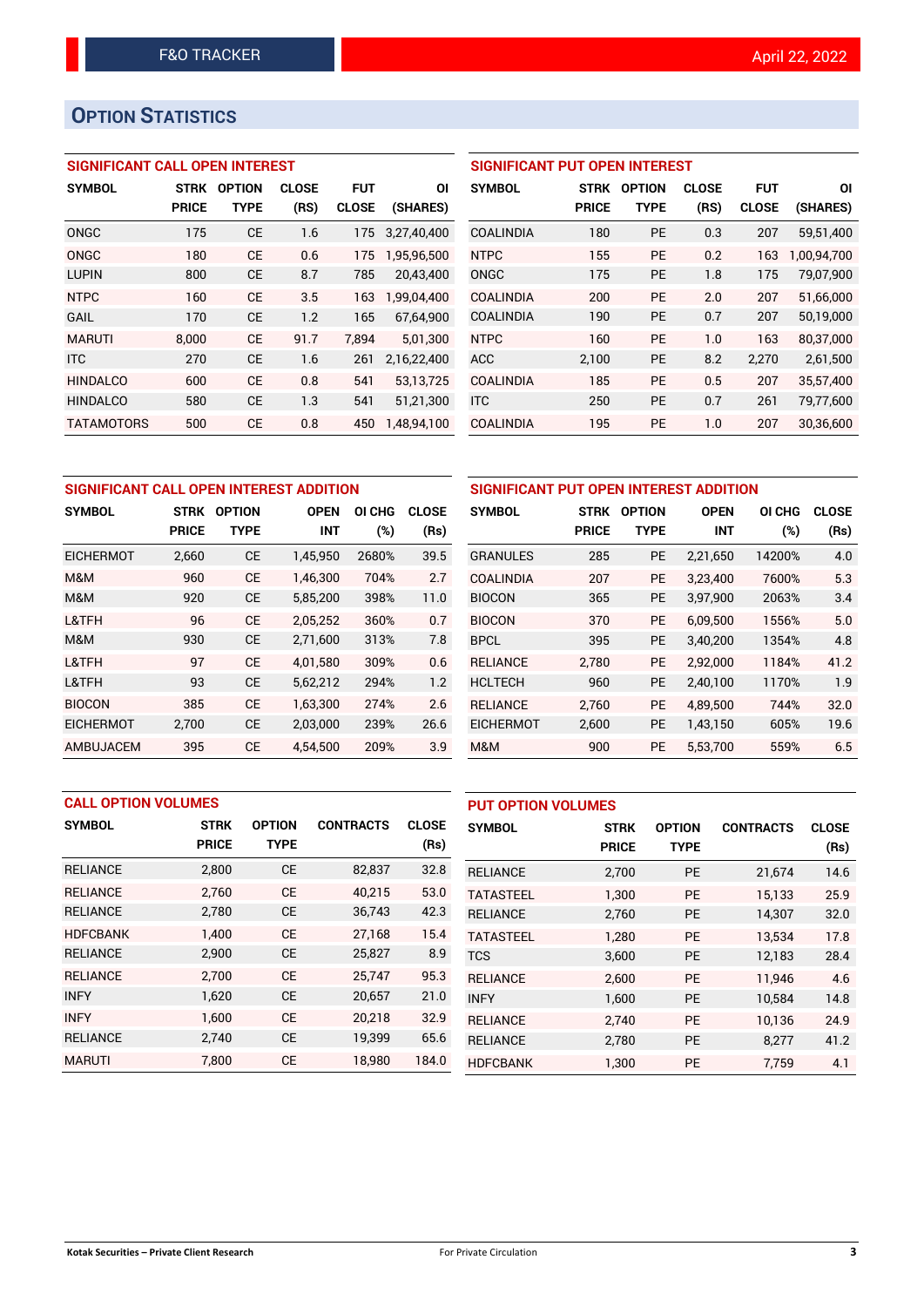## **RATING SCALE (PRIVATE CLIENT GROUP)**

| <b>BUY</b> | Stock/Index looks strong from the expiry/near term perspective and is expected to gain on the basis of technical and/or derivative parameters. Time |
|------------|-----------------------------------------------------------------------------------------------------------------------------------------------------|
|            | frame is minimum of current expiry and in certain cases extend to the next series depending on the stock behaviour. Strict stop loss needs to be    |
|            | adhered to for every buy/long recommendation given.                                                                                                 |

**SELL** – Stock/Index looks weak from the expiry/near term perspective and is expected to gain on the basis of technical and/or derivative parameters. Time frame is minimum of current expiry and in certain cases extend to the next series depending on the stock behaviour. Strict stop loss needs to be adhered to for every sell/short recommendation given.

#### **FUNDAMENTAL RESEARCH TEAM (PRIVATE CLIENT GROUP)**

**Shrikant Chouhan Arun Agarwal Amit Agarwal, CFA Hemali Dhame** shrikant.chouhan@kotak.com arun.agarwal@kotak.com agarwal.amit@kotak.com Hemali.Dhame@kotak.com +91 22 6218 5408 +91 22 6218 6443 +91 22 6218 6439 +91 22 6218 6433

Metals & Mining, Midcap Pharmaceuticals Pharmaceuticals Research Associate Support Executive<br>http://windamania@kotak.com purvi.shah@kotak.com rini.mehta@kotak.com k.kathirvelu@kotak.com jatin.damania@kotak.com

**Sumit Pokharna** Pankaj Kumar<br>Oil and Gas, Information Tech Construction, Q sumit.pokharna@kotak.com pankajr.kumar@kotak.com +91 22 6218 6438 +91 22 6218 6434

Construction, Capital Goods & Midcaps

Transportation, Paints, FMCG Banking & Finance

**Jatin Damania Purvi Shah Rini Mehta K. Kathirvelu** +91 22 6218 6440 +91 22 6218 6432 +91 80801 97299 +91 22 6218 6427

## **TECHNICAL RESEARCH TEAM (PRIVATE CLIENT GROUP)**

**Shrikant Chouhan Amol Athawale Sayed Haider** [shrikant.chouhan@kotak.com](mailto:shrikant.chouhan@kotak.com) [amol.athawale@kotak.com](mailto:amol.athawale@kotak.com) Research Associate +91 22 6218 5408 +91 20 6620 3350 [sayed.haider@kotak.com](mailto:sayed.haider@kotak.com)

+91 22 62185498

#### **DERIVATIVES RESEARCH TEAM (PRIVATE CLIENT GROUP)**

+91 79 6607 2231 +91 22 6218 5497 +91 33 6615 6273

**Sahaj Agrawal Prashanth Lalu Prasenjit Biswas, CMT, CFTe** [prasenjit.biswas@kotak.com](mailto:prasenjit.biswas@kotak.com)